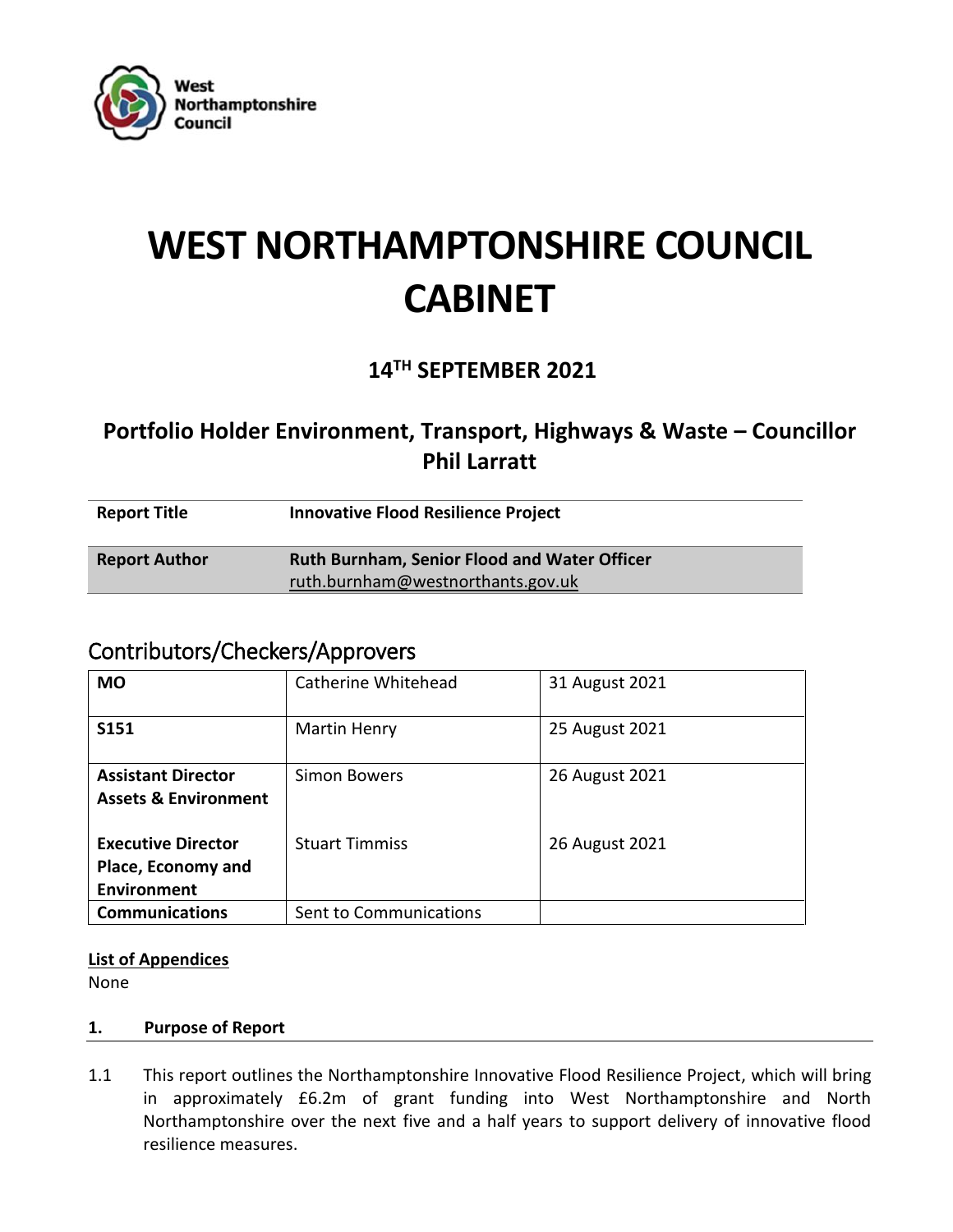1.2 The purpose of this report is to seek the necessary approvals to deliver the Northamptonshire Innovative Flood Resilience Project. This includes approving the use of the ringfenced grant funding and making all necessary appointments, including the project team and contractors.

#### **2. Executive Summary**

- 2.1 In its 2020 Budget, the government announced a £200 million fund for the Flood and Coastal Resilience Innovation Programme (FCRIP), to help meet the government's aims on flooding and coastal erosion. The programme will allocate £150 million to 25 local areas between 1 April 2021 and 31 March 2027, with each area receiving around £6 million. With this funding, projects will demonstrate how practical innovative actions can work to improve resilience to flooding and coastal erosion in their areas.
- 2.2 This report outlines how the FCRIP will deliver innovative flood resilience measures across two catchments in Northamptonshire, including the Wootton Brook catchment in West Northamptonshire. The programme is fully funded by a £6.2m Environment Agency capital grant and is led by WNC.
- 2.3 The report sets out the proposed measures to be delivered in order to improve the flood resilience of the communities in each of the catchments. These will work at three levels: catchment, community and property. Together, these offer a real opportunity to improve the lives of residents and viability of businesses currently at risk of flooding. The programme will also create learning which can be used in other at-risk communities in West Northamptonshire and indeed nationally.
- 2.4 Work has already commenced in order to secure approval for the studies and baseline work need to inform the Outline Business Case, which is required to confirm the full grant amount required to deliver the proposed measures. A project team is required in order to manage the project partners and contractors, and to deliver the project. The team would include a programme manager, project manager and project officer, as well as a project executive from existing staff.
- 2.5 The nature of the programme means that the risks to WNC should be low, and the benefits considerable. In addition to the direct benefits, continuing with the programme would help develop WNC's credibility as a trusted partner of the Environment Agency and other relevant bodies.

# **3. Recommendations**

- 3.1 Cabinet is asked to:
	- a) Note the work to date on securing £6.2m of Flood and Coastal Resilience Innovation Programme grant allocation for West Northamptonshire and North Northamptonshire, and the next steps required to progress the project.
	- b) Approve the use of the ring-fenced Flood and Coastal Resilience Innovation Programme grant funding of £6.2m to deliver innovative flood resilience measures across the two catchments, one in each of West Northamptonshire and North Northamptonshire, as set out in the report.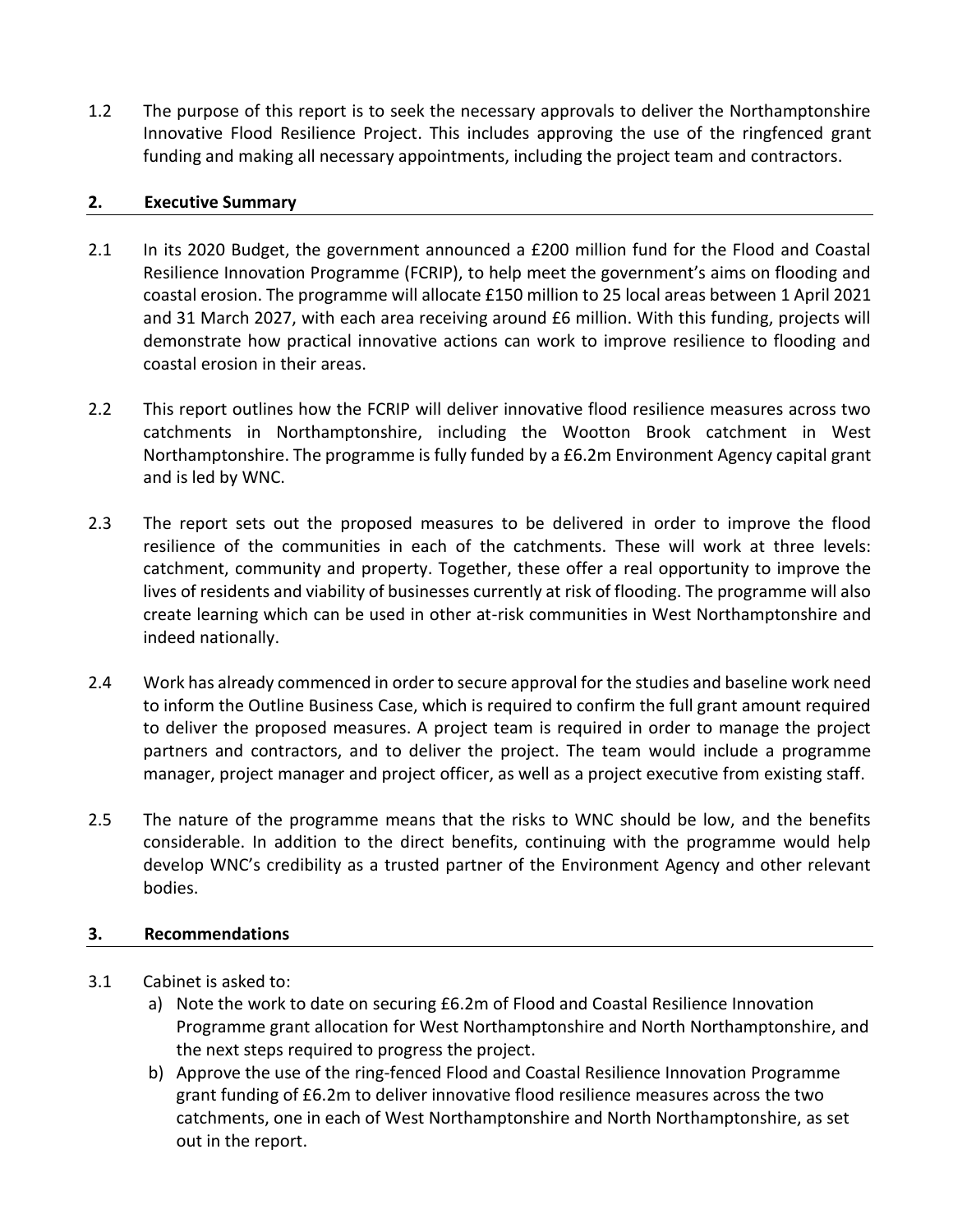#### **4. Reason for Recommendations**

- 4.1 The recommendations proposed align closely with the objectives established in the WNC Corporate Plan 2021-2025.
- 4.2 The recommendations proposed align with the Northamptonshire Local Flood Risk Management Strategy and will see the significant improvement in flood resilience of communities in two priority catchments, with learning to be applied to future flood risk management work across both councils.
- 4.3 The recommended course of action is in line with the objectives, outputs and benefits expected from the Flood and Coastal Risk Innovation Programme (FCRIP), to develop and test new approaches to improving flood resilience.
- 4.4 The recommendations above are required to progress the flood resilience measures as submitted to the FCRIP.

#### **5. Report Background**

#### **Flood and Coastal Risk Innovation Programme (FCRIP)**

- 5.1 In the 2020 Budget, the Government announced a £200 million fund for innovative projects to help communities be more resilient to flooding and coastal change. This fund provides a valuable opportunity to develop and test new and emerging approaches and ambitions set out in the Government's Policy Statement and National Flood & Coastal Erosion Risk Management Strategy. The aim is to fund 25 projects that can use this funding to show how practical innovative actions can work in combination to improve resilience to flooding and coastal erosion.
- 5.2 In March 2021, Defra announced that the former Northamptonshire County Council was successful in its bid to the fund. The project, now being led by WNC on behalf of itself and North Northamptonshire Council (NNC), will see two areas in Northamptonshire benefit from improved flood resilience. The catchments to be addressed are Harpers Brook in North Northamptonshire and Wootton Brook in West Northamptonshire.
- 5.3 Working with partners, NCC put in an expression of interest (EOI) for the money into Defra in January 2021 with the two new unitary authorities taking the project forward. The project team is working closely with Defra and the Environment Agency during this funded development stage to develop the EOI into a detailed project plan. Once finalised and approved, it is anticipated the final grant will be in the region of £6.2 million, with the project delivered over the next five and a half years with the communities and project partners.

#### **Harpers Brook and Wootton Brook Catchments**

5.4 The two catchments on which the project will be centred (Harpers Brook and Wootton Brook) were selected due to the number of flood incidents reported and the combined sources of flood risk. In the past, it has been more difficult to secure funding for flood alleviation measures due to the viability of previous schemes.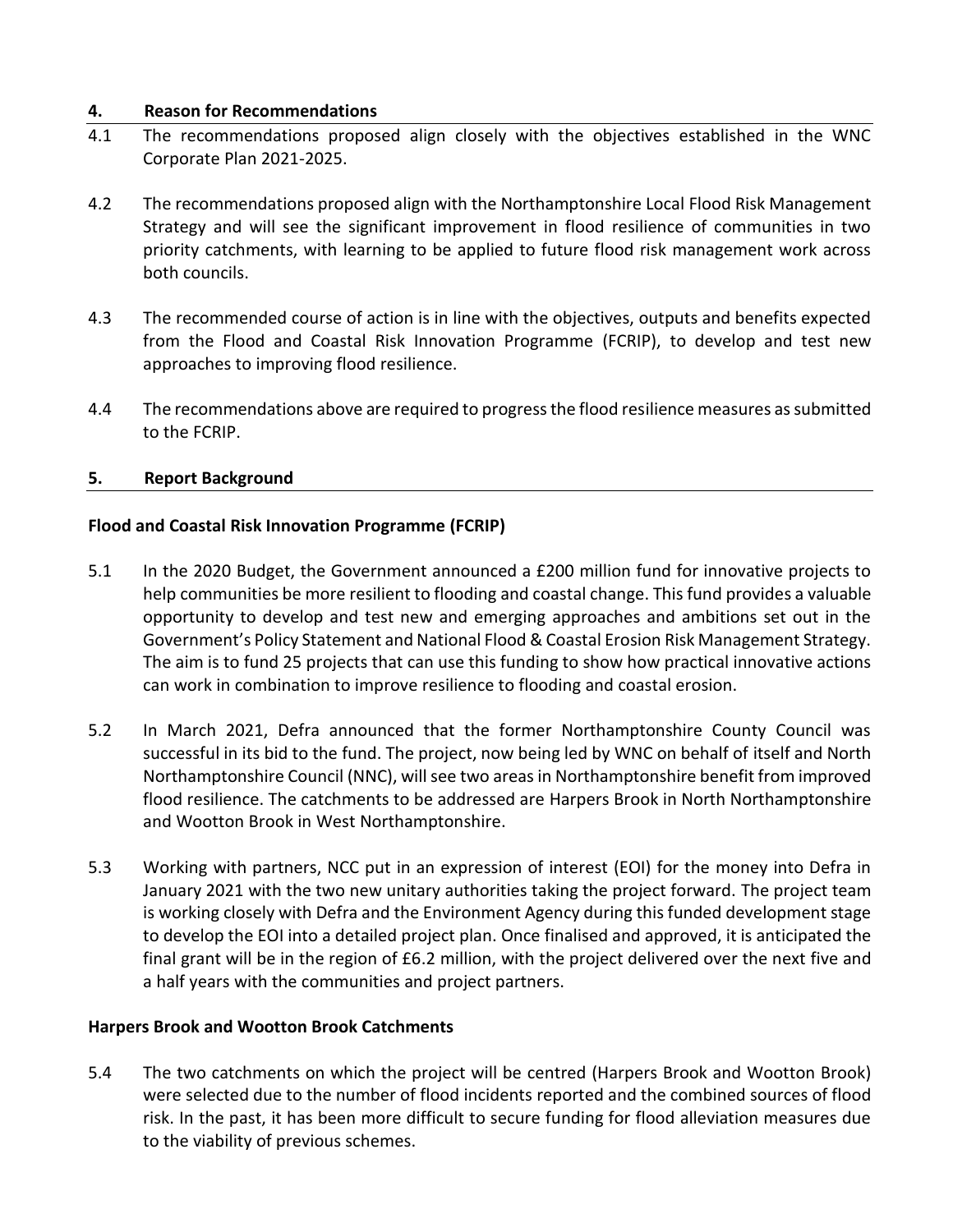5.5 The Harpers Brook area, in North Northamptonshire, includes the communities of Brigstock, Lowick, Sudborough, Stanion and South Corby, and the Wootton Brook area, in West Northamptonshire, includes Collingtree, Wootton, West and East Hunsbury, Hunsbury Meadows and Hackleton. Within each of these catchments, there are approximately 500 properties (residential and non-residential) currently at risk of flooding, with many more likely to become at risk with the impacts of climate change. Since 2012 (when detailed records commenced), there have been 358 reports of flood incidents across the two catchments, affecting both properties and infrastructure. Of these, 237 were for the Wootton Brook and 121 were for Harpers Brook.

# **Project Aims and Objectives**

5.6 The overall aim of the project is to engage with landowners, communities and individuals throughout these two catchments, at three different spatial scales (catchment, community and property), to deliver a series of interventions to improve resilience against flooding from multiple sources; and to evaluate how effectively these measures work in combination with each other.

# 5.7 **CATCHMENT SCALE: Work with landowners and farmers in the upstream areas of these catchments to implement nature-based solutions**

- Building on learning from previous catchment management work and utilising existing groups, undertake landowner/farmer engagement through the Local Nature Partnership, Catchment Partnership and catchment sensitive farmers to help advise on and deliver resilience actions.
- Utilise existing natural flood management mapping and modelling, and local habitat opportunity / natural capital mapping, to evidence most effective and viable nature-based measures throughout the catchment area to support additional ecosystem services.
- Trial an innovative funding mechanism, similar to environmental land management schemes (ELMS), via the existing Northamptonshire Landscape Enterprise Networks approach, to fund nature-based solutions via landowner engagement, collaboration, reverse auctions and local delivery to support flood risk management and other ecosystem services.

# 5.8 **COMMUNITY SCALE: Work with the key communities that are at risk and have flooded a number of times over the past several years**

- Building on innovative work of the Northamptonshire Community Resilience Pathfinder project, provide a series of interventions to enhance community flood resilience to residential, SMEs and community infrastructure assets including engagement, flood risk mitigation investigations, flood warden training and community flood plans.
- Explore legal opportunities for parish councils and flood wardens to close roads during times of flooding.
- Provide emergency response flood resilience stores to communities.
- Set up a surface water and groundwater flood warning system for the catchments and explore proxy warnings of flooding on ordinary watercourse, to help support community preparedness.
- Carry out live exercises of the community flood plans and deployment of community resilience flood stores through the multi-agency flood plan and Local Resilience Forum, to ensure they are robust and built into the regional emergency response.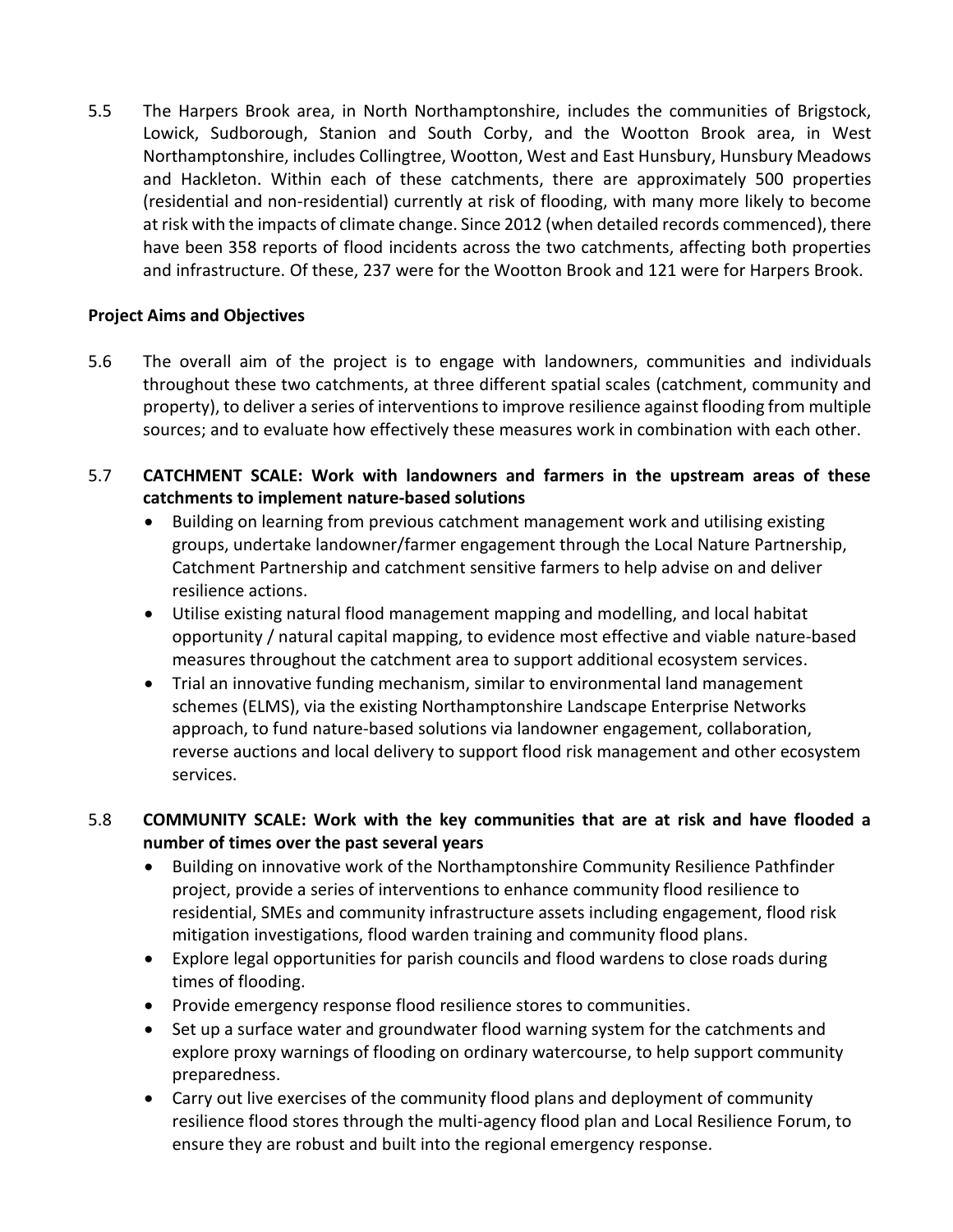# 5.9 **PROPERTY SCALE: Work with individuals and properties within these communities.**

- Utilise the newly created property flood resilience (PFR) Mobile Demonstration Vehicle and Flood Demonstration Property at HR Wallingford to support innovative engagement with communities to help increase the uptake of PFR.
- Implement the findings of the Ox-Cam PFR Pathfinder project (which was led by NCC), to deliver property flood resilience measures to those people and property most vulnerable to flooding and climate change and seek to align delivery with energy efficiency measures.
- Train specialist officers to embed opportunistic PFR into renovations/improvements as part of building control processes or planning applications.

# 5.10 **ALL SPATIAL SCALES: Evaluate the costs and benefits of the project and develop an integrated resilience framework to be shared nationally**

- Seek opportunities to trial international approaches and incorporate learning including from the Institute for Water Resources of the United States Army Corps of Engineers, following on from work they have done on community flood resilience and engagement with communities following Hurricane Katrina, and other major floods.
- Evaluate and produce a framework to assess how resilience measures interact and work collectively together at different spatial scales to help improve overall holistic resilience to a community, and the costs and benefits of these.
- 5.11 These objectives will be delivered via the five work packages below:
	- Work Package 1: Project governance and reporting.
	- Work Package 2: Catchment scale natural resilience.
	- Work Package 3: Community resilience and preparedness.
	- Work Package 4: Individual and property resilience.
	- Work Package 5: Project Evaluation and Framework.

# **Year 1 Work Programme and Funding**

- 5.12 On announcement of the successful EOI in March 2021, the project was given until mid-July 2021 to prepare an application to secure funding to undertake the studies required to support the Outline Business Case (OBC) for the project. The OBC must be submitted by the end of March 2022.
- 5.13 The FCERM7 form was successfully submitted in July 2021. The FCERM7 applied for funding for initial studies (including engagement) that will define the resilience actions to be promoted in the final five years of the project. It also informs what and how evidence will be captured in the spatial resilience framework. The output of the initial studies will inform the Outline Business Case (OBC). The FCERM7 covers all work and estimated foreseeable costs to the end of March 2022.
- 5.14 Initial work plans are set out below, by work package. Note: (Stretch) indicates stretch target to try to achieve before April 2022, these may carry over past OBC phase.

# 5.15 **Work Package 1 (WP1): Project governance and reporting**

Establish project governance and steering group (including readiness assessment report).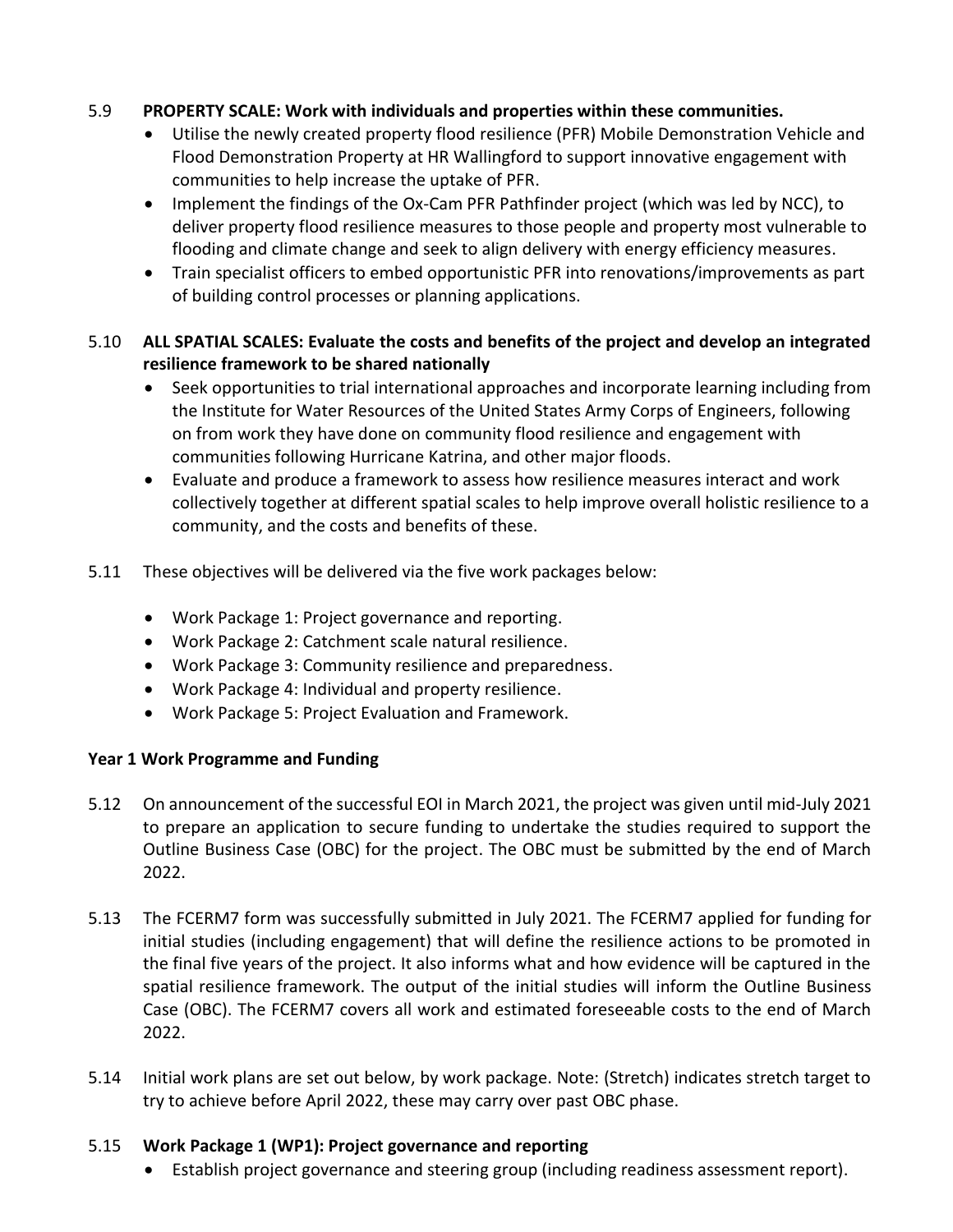- Develop procurement strategy, prepare scopes & tender, award year 1 work, prepare scope for years 2-6.
- Establish baseline for evaluation of project success.
- Establish strategic engagement / communication plan (including public relations plan).
- Employ programme and project manager (as council staff) to manage the project.
- Coordinate inputs to the OBC.

#### 5.16 **Work Package 2 (WP2): Catchment scale natural resilience**

- Consolidate/establish relationships in Harpers and Wootton Brook catchments, build initial awareness and establish landowner agreement templates.
- Carry out stakeholder mapping.
- Agree permitting approach with Environment Agency, WNC, NNC and Natural England for natural flood management measures (*stretch*).
- Employ land advisor to lead delivery.
- Data capture and land use modelling to inform proposals and undertake demand analysis.
- Identify a preferred trading platform.
- Develop a delivery plan for five years that will inform the OBC.

# 5.17 **Work Package 3 (WP3): Community resilience and preparedness**

- Consolidate/establish relationships in Harpers and Wootton Brook communities (approximately 12 communities), build initial awareness through engagement events and assess level of interest.
- Investigate other ways of engaging (including review lessons learnt from hurricane Katrina).
- Carry out initial maintenance and mitigations plans for selected communities.
- Identify and train flood wardens (*stretch*).
- Support communities writing their flood plans (*stretch*).
- Explore road closure legislation (what can local communities do legally) (*stretch*).
- Develop a delivery plan for five years that will inform the OBC.

# 5.18 **Work Package 4 (WP4): Individual and property resilience**

- Support Work Package 3 (WP3) at community engagement events.
- Training: identify individuals to train on PFR (including planning officers).
- Develop/ trial property level flood alerts system (identify communities, obtain data, trial mobile app) (*app trial is a stretch target*).
- Property Flood Resilience (PFR): identify community to trial PFR scheme, carry out PFR surveys, identify location to trial community flood product (e.g. flood stop/flood fence).
- Investigate opportunities to align PFR with energy saving measures and collaborate with CIWEM PFR flood compliance platform (*stretch*).
- Develop a delivery plan for last five years that will inform the OBC.

# 5.19 **Work Package 5 (WP5): Project Evaluation and Framework**

- Establish baseline integrated hydraulic model (pluvial (rain), fluvial (river), groundwater).
- Carry out initial assessment of hydraulic model and potential mitigation measures under two climate change scenarios.
- Provide consequence hazards maps (output from modelling).
- Develop evaluation framework to assess the resilience of different mitigation measures.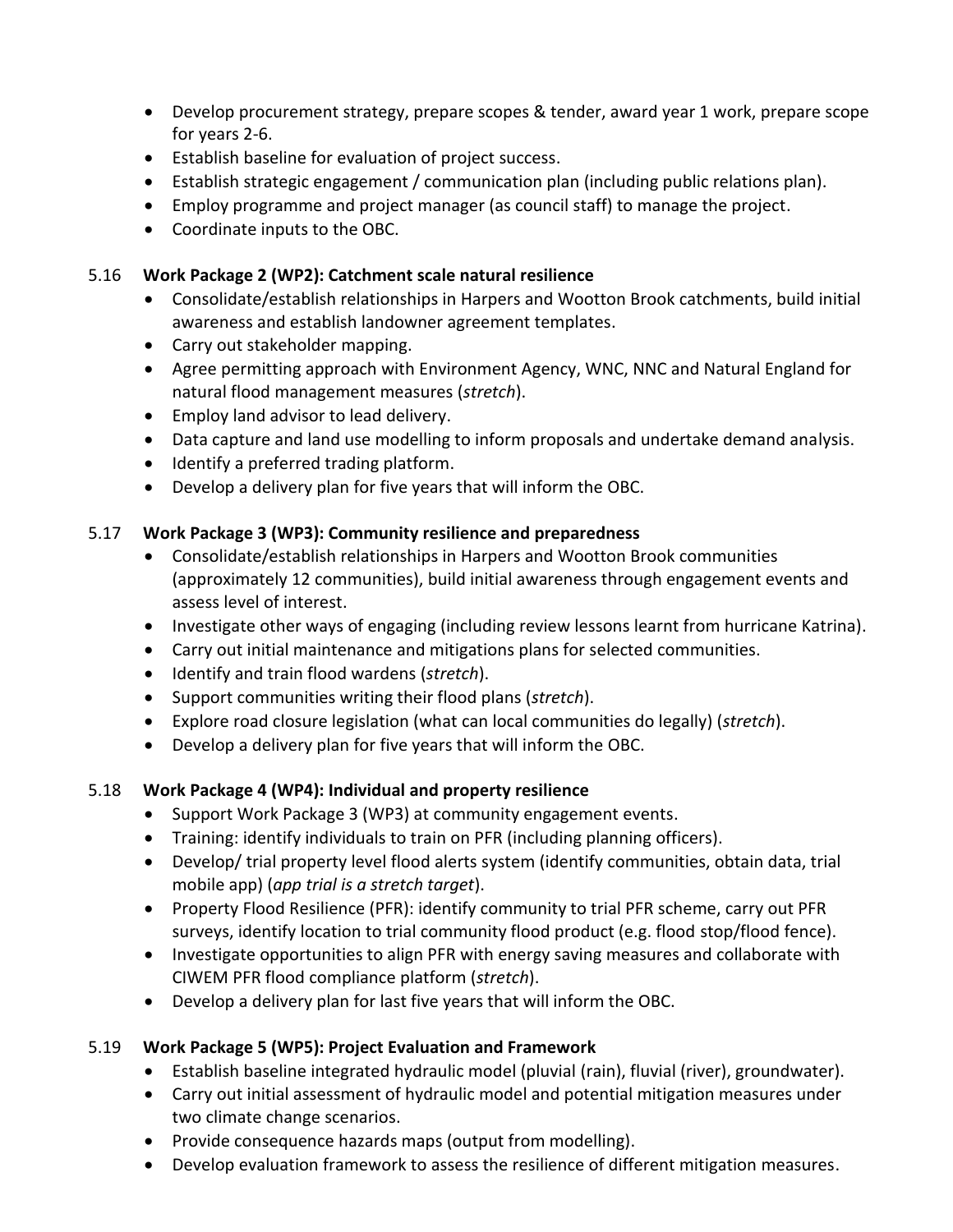- Provide economic inputs for the OBC.
- Set out what modelling will be required and what evaluation data will be collated in the last five years to inform the OBC.
- 5.20 There is overlap between all work packages. All works packages are committed to working together. There would be a high-level engagement plan to inform all work packages, and resolved conflicts where these arise. There would be monthly working/steering group meetings to update all on progress and risk, as well as ad hoc conversations between work packages as required. In particular work packages 3 and 4 would work closely to align engagement and deliverables at community level. All work packages will contribute to the delivery plan for years 2-6.
- 5.21 The total value of the initial application was £870k to fund Year 1 work. This was approved by the FCRIP Team in August 2021, so grant funding has now been secured to progress with year 1 work to develop the OBC for the project.

# **Project Team, Project Partners and Professional Appointments**

- 5.22 The EOI set out the proposed project team deemed necessary to deliver the above aims and objectives, alongside the project partners and contractors. The proposed project team consists of the following roles:
	- Project Executive
	- Programme Manager
	- Project Manager
	- Project Officer
- 5.23 At present, no formal appointments have been made, or contracts agreed upon, to deliver the project. To date, the successful delivery of the project to date has been achieved by temporary measures as outlined below.
- 5.24 A temporary project manager, an employee of WSP consultants, was secured via the existing Northamptonshire Highways Contract. This role is funded by £40k of initial funding provided by Defra at the commencement of the project in April 2021, to cover interim costs up to production of the FCERM7 application. Use of this existing contract was the best available option for short term initiation of the project given the quick turnaround expected by the Programme team and the lack of internal resources. However, the initial grant will only cover the project manager costs up until the end of October 2021.
- 5.25 The temporary Project Manager is currently being supported a NNC Project Manager approximately one day per week. He is expected to take up the Programme Manager role within the project team full time in October 2021 once his current fixed-term contract delivering the Ox-Cam Property Flood Resilience Project closes.
- 5.26 The Project Executive role is being delivered by the Senior Flood and Water Officer of WNC, approximately two days per week. It is expected that, once a project team is recruited, this level of resource will drop to one day per week for the duration of the project. Therefore, appropriate capacity needs to be secured within the West Northamptonshire Flood and Water Service.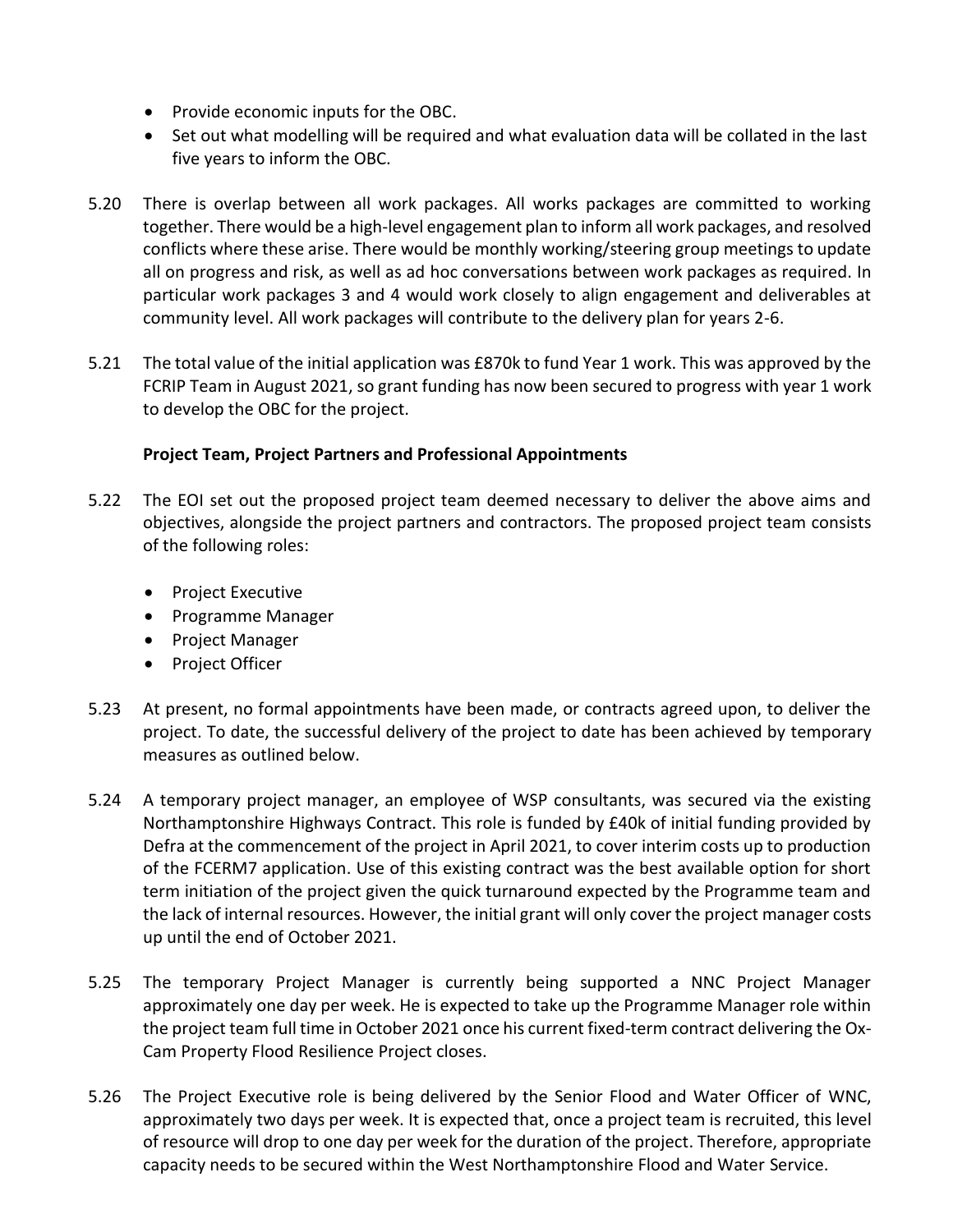- 5.27 External appointments may be required to fulfil the posts of Project Manager and Project Officer, as the skills, qualifications and experience required by the project team to undertake this innovative project may not be found in house at either WNC or NNC, with the exception of those identified above.
- 5.28 A number of partners agreed to support the EOI and are already delivering elements of work for the project at risk until agreements/contracts can be finalised. These partners are:
	- HR Wallingford.
	- River Nene Regional Park (Nene Valley Catchment Partnership host).
	- Anglian Water Services.
	- Environment Agency (Northamptonshire and Lincolnshire Area).
	- Northamptonshire Local Nature Partnership (LNP) members include Wildlife Trust BCN, Natural England, University of Northampton, National Farmers Union, Country and Business Land Association, Woodland Trust, Northants ACRE, Rockingham Forest Trust, Nene Park Trust.
	- Northamptonshire Local Resilience Forum members include Fire and Rescue, Police, Voluntary Emergency Groups, and the Environment Agency.
	- Mary Dhonau Associates.
	- Institute for Water Resources of the United States Army Corps of Engineers.
	- GJB Consultancy Oxford Ltd.
	- 3Keel.
	- Cambridge Institute of Sustainability Leadership.
- 5.29 The project itself, as set out in the EOI, was designed with the input of the partners who were able to set out innovations they could deliver through the project. Therefore, it is considered that the success of the EOI was in significant part due to the input of those partners.
- 5.30 The nature of the process has required working with partners prior to formal procurements taking place. This means it is possible that in some cases waivers from the Council's Contract Procedure Rules will be needed. If this is the case, the normal processes would be followed. In doing so, it would be necessary to ensure public procurement law is respected.
- 5.31 In addition to the above project team and project partners, the following external appointments are considered necessary:
	- Project Evaluators to baseline current responses to flood resilience and evaluate the effectiveness of the measures implemented through the project. The cost of this appointment is expected to be in the region of £54k over the duration of the project. The appointment is required imminently in order to undertake baseline surveys of all communities prior to any significant engagement taking place.
	- PR company to support the significant amount of public engagement required in order to successfully deliver the project. Cost of this appointment is expected to be in the region of £136k over the duration of the project. The appointment is required imminently in order to support commencement of engagement with the communities involved.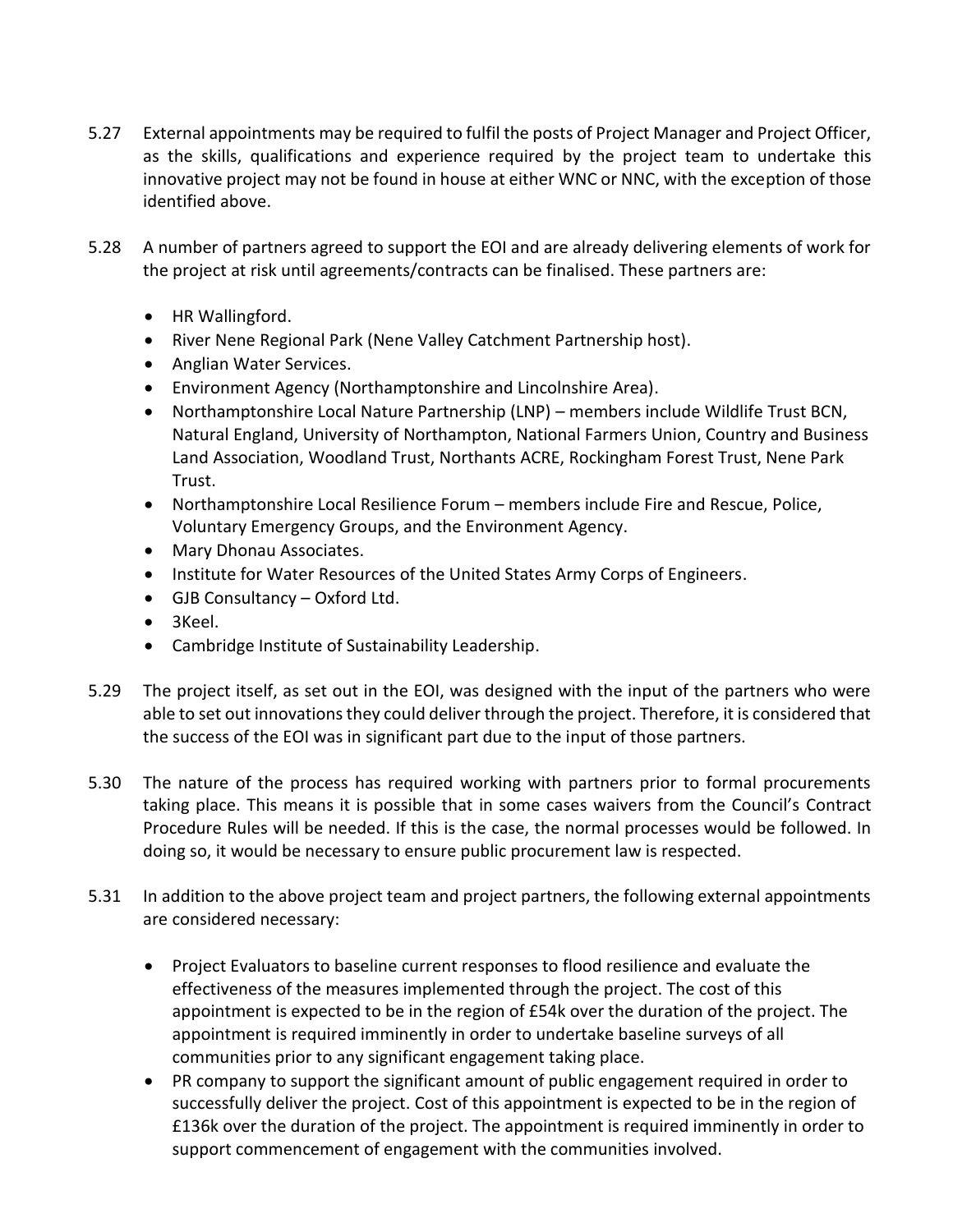- Engineering consultancy to prepare community mitigation and maintenance reports, which set out the details and condition of communities' flood-related infrastructure and make recommendations for improvement. Cost of this appointment is expected to be in the region of £40k over the duration of the project. The appointment is required imminently in order to provide baseline data.
- 5.32 A robust procurement strategy would be applied to these appointments, to ensure the best value for money as well as compliance with relevant legislation.
- 5.33 A project-level steering group has been created to have strategic oversight of the project aims and outcomes and will provide financial, quality and equality assurance for the project, to ensure funds are spent transparently and effectively throughout the lifetime of the project.

#### **6. Issues and Choices**

- 6.1 The choices available to the Council are considered to be:
	- Endorse the project;
	- Propose amendments to the project; or
	- Not endorse the project.
- 6.2 The aims and objectives of the project have been carefully scoped through the EOI process, to not only meet the FCRIP requirements, but to ensure that long term delivery of flood risk management in West Northamptonshire (and North Northamptonshire) can be improved.
- 6.3 Whilst there are some resourcing implications, there is no budgetary requirement on the Council, and therefore not endorsing the project is unlikely to achieve more positive results with the limited resources available to the Council without this grant funding.
- 6.4 Not endorsing the project would also require WNC to withdraw from the programme, which would likely have negative repercussions on the Council with any future bids for flood-related funding.
- **7. Implications (including financial implications)**

#### 7.1 **Resources and Financial**

7.2 The project budget is currently set out as follows:

| <b>Project budget</b>                            | Total, £k |
|--------------------------------------------------|-----------|
| Staffing (fixed term contracts)                  | 760       |
| External consultant costs (project partners)     | 1,288     |
| Construction and delivery of resilience measures | 3,640     |
| Risk contingency                                 | 353       |
| Inflation                                        | 162       |
| <b>Total project budget</b>                      | 6,203     |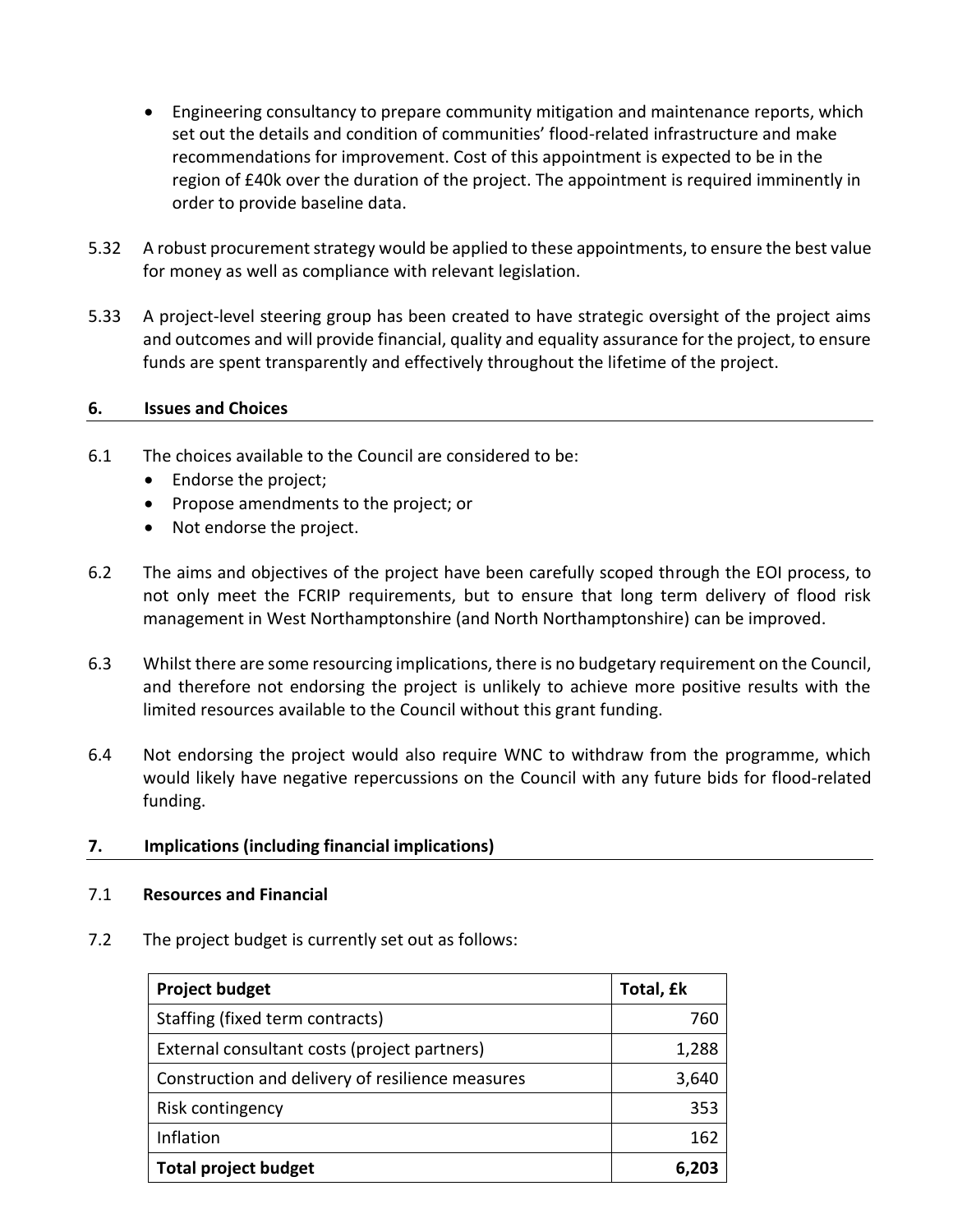- 7.3 All capital funding is via the FCRIP grant fund. The project has been assessed against the criteria relating to project viability and deliverability (via EOI process), and accepted on the programme, so full funding up to the values presented above is secured in principle. Year 1 funds have already been approved, and OBC approval is expected in April 2022 to fully secure funding for years 2-6.
- 7.4 It is expected that there will be financial contributions from third party organisations towards the catchment scale capital works, which will serve to extend the coverage of measures provided, thereby improving the outcomes of the project. However, project success is not dependent on securing this funding.
- 7.5 Resourcing of the project team (fixed term contracts for Programme Manager, Project Manager and Project Officer) is funded by the capital grant. The limited resourcing implications of the Project Executive role will need to be considered as part of a review of the Flood and Water Management Service.
- 7.6 In the long term, it is expected that the learning from this innovation project will bring significant improvements to the way flood risk is managed by the Council, with possible future revenue and capital resource efficiencies.
- 7.7 It is not anticipated that WNC will take on responsibility (and therefore financial implications) for any assets delivered through the project, except where these fall within WNC land ownership. The long-term implications would be considered prior to committing to delivering these specific assets.
- 7.8 **Legal**
- 7.9 There are no specific legal implications identified. The project lies clearly within the scope of the Council's powers and duties both specifically and generally. Legal advice will be required to ensure all due process is followed and procurements are undertaken in a correct and compliant way throughout the duration of the project term.

#### 7.10 **Risk**

- 7.11 As an externally funded innovation programme, the financial risks on WNC are limited at this time there are no specific expectations on delivery of the project except submission of an appropriate OBC in March 2022 as set out in section 5.
- 7.12 However, delaying or cutting activity on the project at this point would be likely to result in significant reputational and political risks:
	- If the project is not delivered in a timely fashion, this would weaken the Council's position to leverage future funding from Government. There would also be reputational damage with the public with the project already having been promoted in the key communities.
	- As a new authority, the Council is under increased scrutiny from Government and the public and if the project is not delivered efficiently then this could harm the Council's perception to these audiences.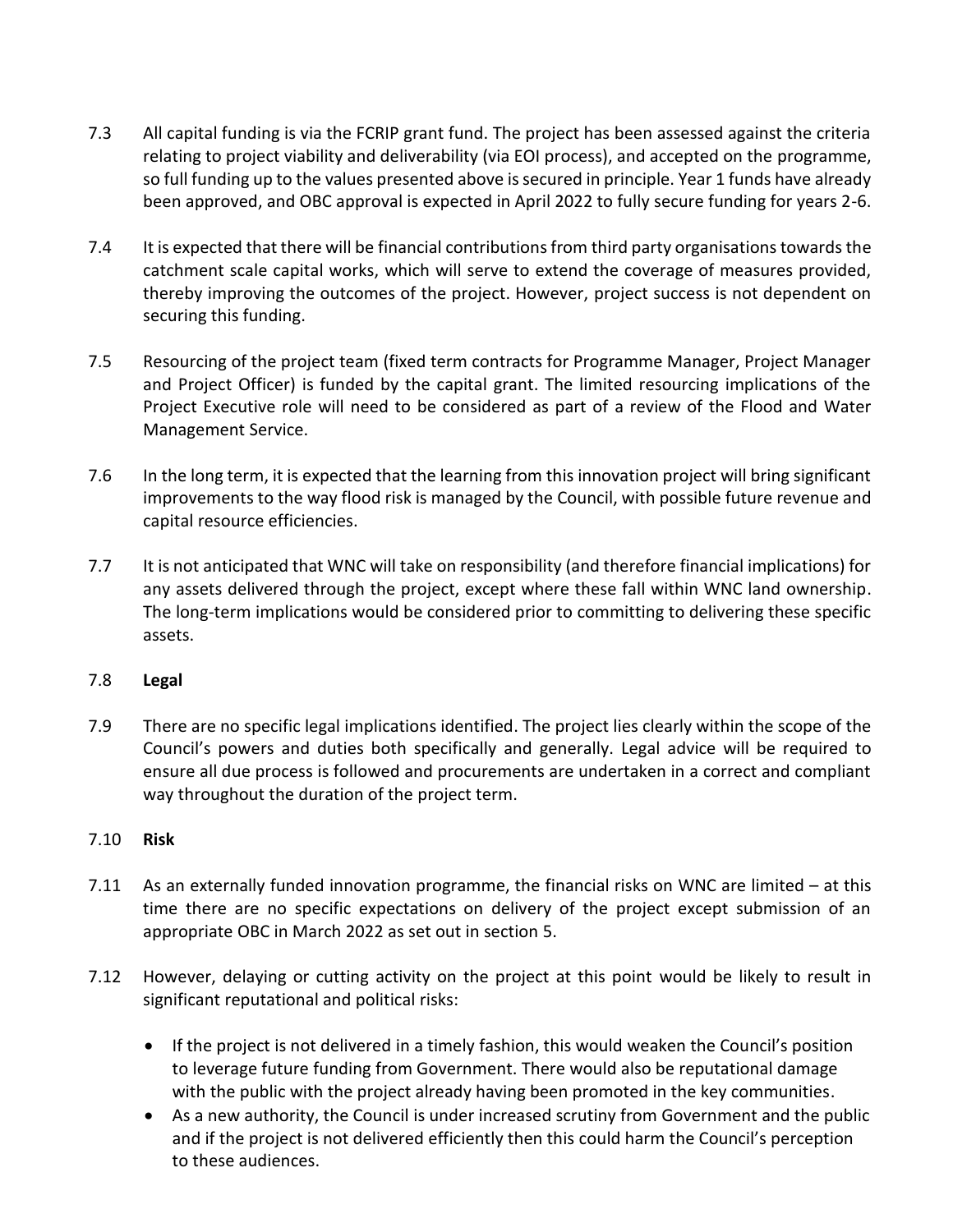7.13 A project risk register is being developed and monitored to manage the project-specific risks. At present, the top five risks to delivering the OBC are considered to be:

| <b>Risk</b>                       | <b>Mitigation</b>                                         |
|-----------------------------------|-----------------------------------------------------------|
| 1. Procuring partners and         | Discussions with WNC Procurement team have                |
| specialists in time to deliver    | commenced. Where possible, prepare agreements/tender      |
| inputs to the OBC                 | work during August and September.                         |
| 2. Uncoordinated consultation     | A strategic engagement plan will be developed and         |
| leads to poor relations with      | proactively managed by the project manager.               |
| partners and or communities       |                                                           |
| 3. Council, partners or suppliers | Establish programme with key deliverables and review      |
| do not have resource to           | progress with work package (WP) leads minimum monthly     |
| meet deliverables                 | at steering group meetings.                               |
| 4. Duplication or conflict of     | Share WP tasks and outputs across all workstreams and     |
| solutions                         | with partners. Establish project communications plan that |
|                                   | sets key touch points and minimum communication           |
|                                   | between individual WPs.                                   |
| 5. Do not have robust             | Work with HR Wallingford, WP leads, Viridian, EA          |
| economic case to inform           | innovation team and OBC author to clarify minimum         |
| OBC.                              | acceptable economic case for OBC. Include requirements    |
|                                   | in program deliverables.                                  |

#### 7.14 **Consultation**

- 7.15 No formal consultation has been required to date, although the Council's successful EOI has been widely advertised amongst those communities that will directly benefit from the project.
- 7.16 The project itself is centred around engagement. As set out above, one of the initial activities is to a stablish strategic engagement / communication plan, which will include a public relations plan.

#### 7.17 **Consideration by Overview and Scrutiny**

None to date.

#### 7.18 **Climate Impact**

7.19 At this point, it is unclear whether any of the specific measures to be delivered will meet the requirements to undertake environmental impact assessment (EIA). An allowance has been made for a basic environment assessment to inform the OBC. When work package 2 (catchment resilience) has identified what natural flood management measures they propose, an environmental specialist will review the proposals and prepare a technical note on what is required (e.g. scoping, full EIA, ecological survey, and so on). This technical note will also inform the OBC. If required environmental surveys will be carried out in year 2.